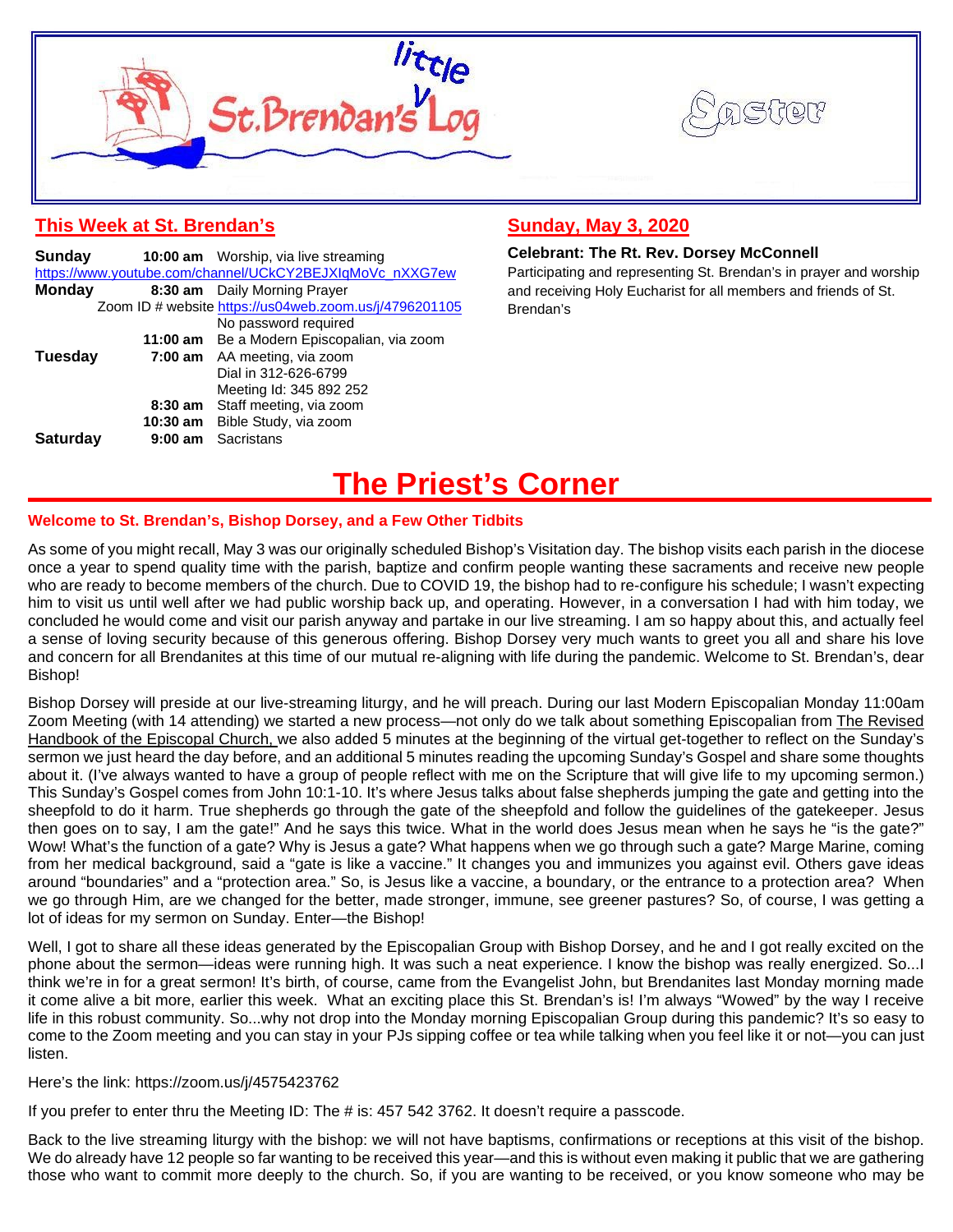wanting to take this step in the next several months, please let me know. I will send you three focusing steps to accomplish this desire and connection.

In addition, when the time comes to meet with the bishop again and have our formal Reception ceremony with him, we are going to re-gather the six individuals who declared their memberships to St. Brendan's last year. (For those who weren't with us last year we had 3 adults baptized and another adult confirmed last year when the bishop visited. We also had one 4-year old baptized along with another 6 people who were received. In addition to all this, we had another 6 people wanting to be received, but they were out of town when the bishop visited last year. The bishop gave us permission to have a "membership-declaring ceremony" the following Sunday. These six will complete their formal Reception with the bishop when our public worship re-opens and we can reschedule a real-time Bishop's visitation. If all this sounds confusing—this is what it's like being in a growing church community that's experiencing abundance while fighting a pandemic.

One last thing to share. You will notice a new method of receiving the Eucharist at this Sunday's liturgy. In addition to wearing masks during the service and maintaining social distancing, we will experiment with a strict protocol for preparing and receiving the bread of Eucharist. This has been developed by our priest, Dan Hall. He is a surgeon at UPMC and set in place this Eucharistic protocol. Some of you might know his wife, the Reverend Natalie Hall. She has visited St. B's many times and most recently taught the program Love, Teach, Heal last year at our church. So notice our new Eucharistic practice; and if situations permit, I'll spend some time next week describing the process in the Priest's Corner.

Continue being safe and be assured that we will make it through all this. Find time to congratulate yourselves for all the changes you have made to stay safe and protect one another. We are God's people. Catch a glimpse of the divine as we continue on. Be blessed.

### **Regis+**

# **Announcements**



# **Do you speak a second language?**

We are looking for readers who speak languages other than English to participate in our virtual Pentecost Sunday service on May 31. It's easy, you will record the short reading in another language from your own home, and it will take only 5-10 minutes of your time. We would love to hear from you if you can help! Just give your name to Katie at St. Brendan's 412-364-5974 or [stbrendanskatie@gmail.com.](mailto:stbrendanskatie@gmail.com) Thank you!



**Have some sewing skills and extra fabric?** The pastoral care team is sponsoring a project to deliver face masks to essential personnel. If you're interested, this is a link to a video and instructions on how to make them. <https://www.craftpassion.com/face-mask-sewing-pattern/?pid=1257#picgallery> Once you have made a few, let us know and we'll arrange to pick them up from your home and make sure they go where needed. Contact Ruth Horton at rvhorton@gmail.com with any questions or when you have completed a few.

# **Dear Friends of St. Brendan's,**

St. Brendan's Episcopal Church would like to thank, and request your prayers for, the following parishioners and friends or family of parishioners. Each is a medical professional or an emergency first responder who is helping people cope with the Coronavirus outbreak. They are using their skills and risking their own well-being by tending to those whose health has been threatened.

We are grateful for their selfless dedication and ask that God watch over them, keep them safe and give them both strength and rest. We hope that you will join the church in thanking and praying for:

| <b>Kimberly Becker</b> |
|------------------------|
| <b>Brenna Conroy</b>   |
| Andrea Dickerson       |
| Rebecca Donadee        |
| Lynne Gloor            |
| Kerri Jensen           |
| Warren Sands           |
| Julie                  |

Julie Lane Mike Patrick

Kimberly Becker Maddie Bell Kate Burnett Frank Casey Bob Cerra Adele Cotter **Conroy Conroy Conroy Content Conveys Cotter** Laura Dugan Demers Nicholas Demers Franklin Park Police Department Franklin Park Volunteer Fire Department Amanda Gagnon Jeff Gagnon Shelley Gagnon Betsy Gentile Ann Hockenberry Beth Lutz Hoffman Eric Hood John Jacobs and staff Kerri Jensen Dr. Ken Luke O'Neill Kim Pierce Becca Sands Warren Sands Andrew Smith Justin Zeigler Cindy Jennifer

# **Prayer for our medical personnel and first responders.**

Lord, please bless and care for all healthcare workers and first responders. Grant them wisdom, knowledge, skill and compassion so that they may be instruments of Your healing power for those they serve and care for. Give them strength and support. May they be able to do their work in a spirit of love and kindness and mercy. Keep them safe and well as they make personal sacrifices on behalf of Your community. Amen.



St. Brendan's would like to help with meeting the needs of our community and neighbors. If you have medical equipment, especially **pulse oximeters,** that you might make available, please consider donating. The item would need to be wiped with a disinfecting medium, such as a Clorox wipe, and packaged in a plastic bag. Contact me if you can help with this. Thank you! Regis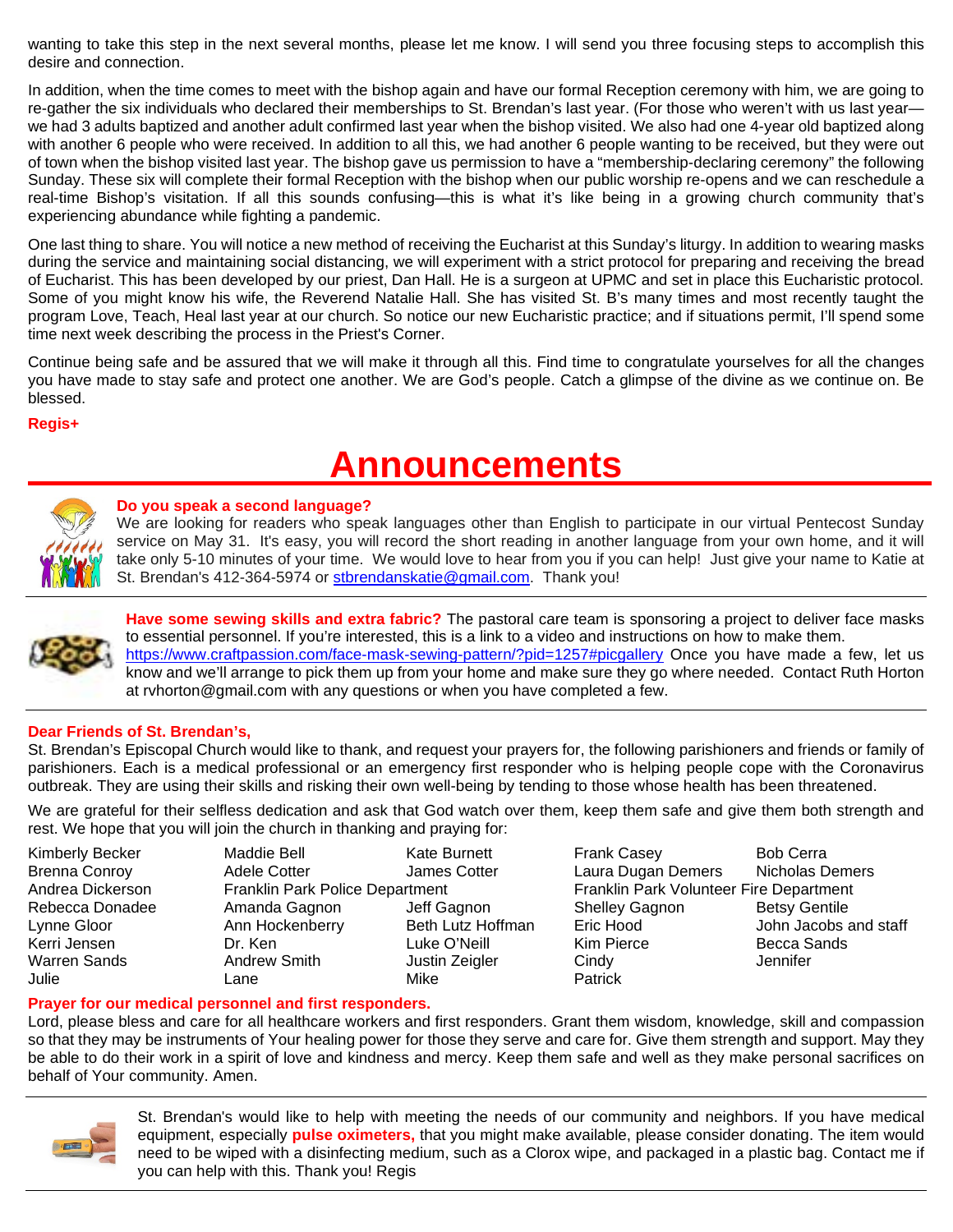# **Senior Warden's Corner**

**In challenging situations, as we were all reminded countless times as children, it is important to "count one's blessings."** Bishop McConnell's virtual visitation this Sunday will certainly be one of those. So too is the richness we have experienced—quite unexpectedly in most cases—in worshiping remotely in the past six weeks.

At its monthly meeting last Monday, our Worship Committee discussed those streamed liturgies and unanimously agreed that we should plan on continuing to stream even after the coronavirus no longer threatens us in the same way. After all, routine streaming as part of whatever "new normal" lies ahead will allow Brendanites who are recovering from a recent surgery, caring for a sick relative or traveling out of town for business or on vacation to remain a part of our worshiping community.

It will also, I hope, provide some relief for the otherwise almost irresistible urge to resume public worship at 2365 McAleer Road as quickly as possible. In the words of the John Hopkins Center for Health Security, "the desire to get back to normal as quickly as possible is a common reaction in [any] catastrophic context, *and it is an impulse worth restraining*." [italics added by me] Our Worship Committee, the Vestry, Regis and I will continue to develop plans for how to gather again in person safely; the Bishop and experts at the diocesan level are having the same discussions. But it is important to note that everyone that I have spoken with or heard from has reaffirmed the belief that we must move cautiously and even conservatively. The costs of a wrong step are too serious to contemplate—and, God be thanked, technology has given us alternatives to fall back on for now.

### **Sr. Warden, Tim Austin**

# **CRIES Advocacy response to Coronavirus Pandemic. April, 2020**

- 1. Greater Pittsburgh Community Food Bank. \$1,000 They anticipate a significant increased need due to the coronavirus. With all the lay-offs, business closures and school closings, many more people need donated food.
- 2. The Pittsburgh Foundation, *Emergency Action Fund.* \$1,000
	- They Address immediate and long-term impacts of COVID-19

a. To support small and mid-size non-profit organizations serving predominantly low-income households. Funding to assure organizations can meet basic needs of these people.

- b. To organizations that manage emergency funds providing direct financial assistance to individuals impacted by COVID-19.
- c. To support community health centers funding for masks, protective gear and medical supplies.
- d. To support small art organizations and individuals that have had to cancel productions.
- 3. Impact Your World *MedShare* \$1,000

They provide urgently needed medical supplies, including masks and isolation gear, and medical equipment to healthcare professionals, clinics and hospitals for the fight against coronavirus.

Finally, our tithe to Brother's Brother Foundation will be directed to recovery response for the damage caused by the recent tornado in Arkansas and Kentucky.



**Do you have a special prayer request?** Contact Ruth Horton. Pastoral Care Ministry members will include those persons in daily prayers or send out a prayer via text or email to someone if requested. All prayers and requests are kept confidential.



**NEW VOTER REFORM LAWS UPDATE.** As many of you are aware, the upcoming Pennsylvania primary has been rescheduled for June 2. STOP THE SPREAD AND REGISTER TO VOTE BY MAIL: Anyone can sign up to vote by mail as long as you are already a registered voter – no reason necessary. Just go to [VOTESPA.COM,](http://votespa.com/) click on "Other Links", then "Votes PA" and you can register right there. The county must receive your application May 26 at 5 p.m. Deadline to register to vote in PA is May 18. If you are not registered and want to be able to vote, or for more information on the latest improvements, visit [VOTESPA.COM.](http://votespa.com/) For more information on the candidates, visit [VOTE411.ORG](http://vote411.org/) starting about three weeks before each election**.**

**We have all seen the long lines of people at food distributions during this pandemic.** This crisis has revealed much about our country, including that many people live pay check to pay check and are suffering from food insecurity. Plainly put: **People are going hungry.** We have another opportunity to perform one of the corporal works of mercy, to feed the hungry. Christ Lutheran Church, in Millvale, is in a working class community, where many are going hungry. They have stepped up and are giving out grocery cards to people in need. If you can donate anything to help feed the hungry, please go to [www.clcmillvale.com](http://www.clcmillvale.com/) select the fund "COVID 19-Gift Card Donation. You can also mail a check made payable to Christ Lutheran Church Millvale, at,917 Evergreen Ave.,Pgh 15209. Thank you for caring for those in need during this difficult time.

**Join our Hallelujah Choir!** In our Sunday, April 19, service we featured a video of many folks singing a joyful song called "Halle Hallelujah." We are inviting as many members of St. Brendan's (along with their friends and family) to do an individual video and send it to St. Brendan's. Each new video will be added to the main video each week. Eventually we hope to have over 100 people singing "Halle Hallelujah" together! It should be a fun way to spice up our weekly streaming service. Get more details and download the audio file here. [https://www.stbrendans.org/hallehallelujah.](https://www.stbrendans.org/hallehallelujah)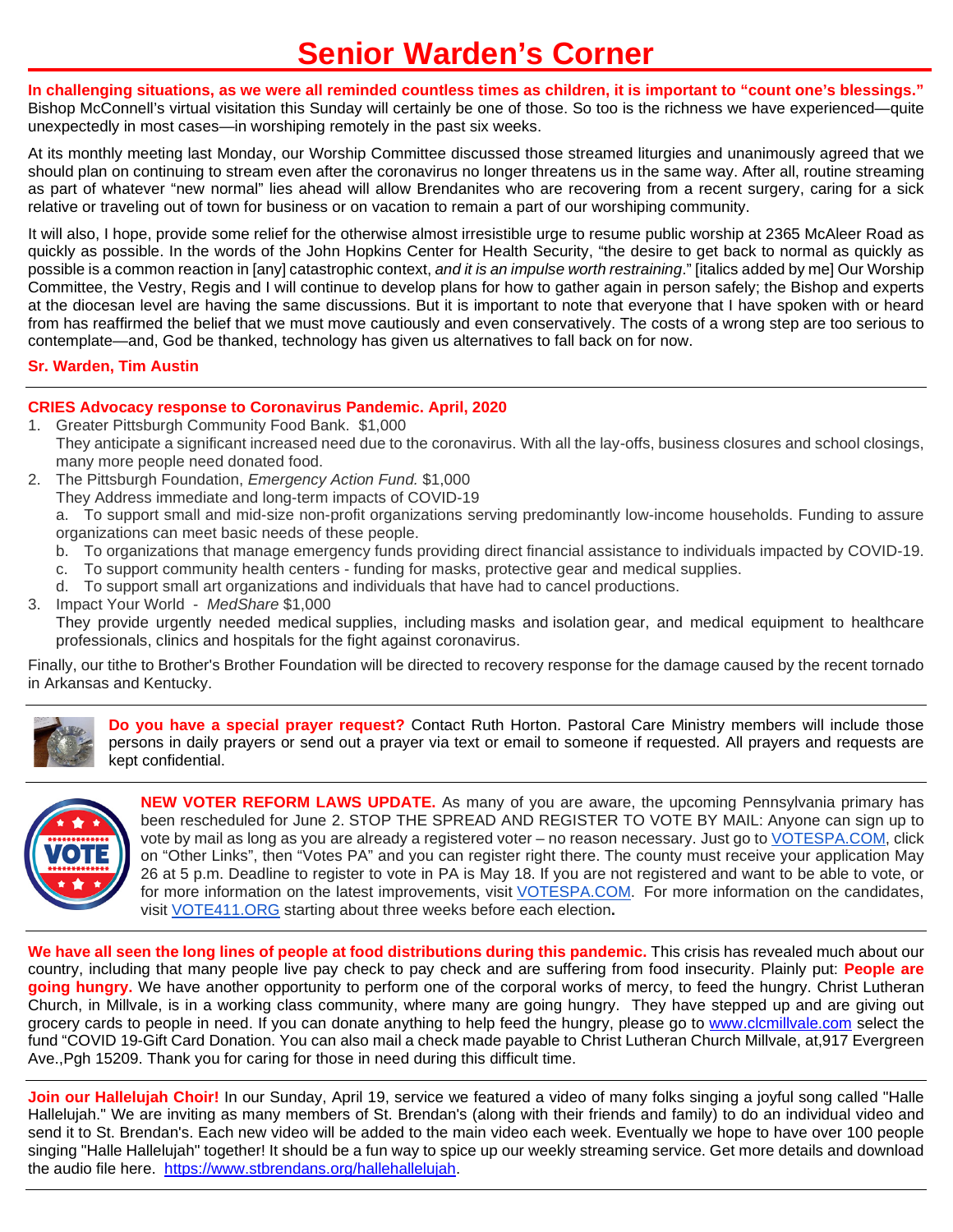#### **Monday, Wednesday, Friday between 10 am & 2 pm at North Hills Community Outreach Main office at 1975 Ferguson Road, Allison Park, PA 15101 is collecting donations.**

Shopping carts will be placed outside the pantry, located behind the main building down the driveway. Please place the donated items into the shopping carts. Thank you.

#### **Urgently needed items:**

Plastic, paper and re-usable grocery bags. Snacks such as granola bars, nutrigrain bars, and crackers. Fruit juice Canned mixed fruit (cocktail), peaches, pears, mandarin oranges Canned carrots, potatoes, baked beans Spaghetti Sauce Side dishes such as; rice-a-roni and instant mashed potatoes Hamburger/tuna/chicken helper boxes **Oatmeal** 

**Also needed:**

Toilet paper Gallon ziplock bags Paper towels

#### **Or you can mail a check to:**

North Hills Community Outreach 1975 Ferguson Road Allison Park, PA 15101



**North Hills Food Pantry.** During this time when we are unable to take donations into our church, the North Hills Food Bank is still in need of donations. Please consider making a monetary donation by sending a check payable to the North Hills Food Bank to the following address: North Hills Food Bank, 845 Perry Highway, Pittsburgh, PA 15229. Thank you for your support.

# **Kid's Corner**

### **Buoyed by Faith – Children's Corner**

What do you have that you would protect from a thief? In the past week, as I made some zoom calls with young people, I was told about teddy bears. And I have some stuffed animals – my green bunny, my purple chick, and my teddy bear that are both priceless and of very little value. How does that happen?

The story of the teddy bear starts with Teddy Roosevelt who was a big game hunter but when he went bear hunting with friends, didn't get his bear. Someone in the group suggested he shot a cub tied to a tree. Teddy didn't think this was sporting, and freed the cub. When the newspapers wrote about this a cartoonist made fun of Teddy for not getting his bear, but a woman who made toys asked if she could use his name with a new toy bear and call it "Teddy's Bear." From there, the rest is history until today when we put teddy bears in windows.

This is global event, people from Australia to England, in China and the United States are putting teddy bears in their windows for people to look for on walks while we are all separated from each. They are small, happy, reminders that we are loved, and looked after, and still with each other even when we can't touch.

If you remember, I had a teddy bear on the altar last Sunday for "I Spy." But that teddy bear is special to me because it was a gift from someone who loves me. And my green bunny reminds me of a time with my sister and her family when I had trouble hearing something, so I was looking for the wrong thing and it became a family joke. And the purple chick was in an Easter basket sent to me by a sister when we both lived far apart from home and didn't get to see each other often. So they are all priceless to me and for a thief each has very little value.

In this week's gospel, Jesus says, *"The thief comes only to steal and kill and destroy. I came that they may have life, and have it abundantly."* What Jesus gave us – his life for our eternal life – is both priceless (we can't put a value on that) and not something we could buy. It is ours, and like everything else precious to us, we want to protect it from someone trying to steal it or get us to give it away.

So remember, Jesus loves us and wants us to follow him each and every day. Sometimes others try to get between us and Jesus or take away what Jesus gives us, so we ask Jesus to help us, watch over us, and protect us from those who want to lead us astray. **Julie+**

**Due to the isolation, stress and uncertainty of COVID-19 many seniors (and indeed people of all ages) are self-medicating with alcohol.** Off-premise alcohol sales were up 55% in the third week of March this year compared to last year, according to data reported by Nielsen, an international measurement and data analytics company. Additionally, The World Health Organization says alcohol may put people at an increased risk for the coronavirus, weakening the body's immune system and leaving drinkers at risk for other risky behaviors that could increase the likelihood of contracting coronavirus. Click on the link for more information. [https://www.aging.com/alcohol-abuse-amongst-the-elderly-a-complete-guide.](http://xwz4m.mjt.lu/lnk/ANAAAG-t80QAAAAAAAAAAKgHi4YAAAAAFNQAAAAAAAyOegBenwpcX3spV1ETS6qC4w9U_HTXuQAMj68/1/iWoJoFEL9HYwThtx3KD03g/aHR0cDovL3h3ejRtLm1qdC5sdS9sbmsvQU1BQUFHNE1pSDBBQUFBQUFBQUFBS2dIaTRZQUFBQUFGTlFBQUFBQUFBeU9lZ0JlbGVzRzNFS3NnLU1zVER5ZFNnbDlpZU1GTXdBTWo2OC8xL0xIVlk3M2xjcW5DMkM4NFZmYmh1RlEvYUhSMGNITTZMeTkzZDNjdVlXZHBibWN1WTI5dEwyRnNZMjlvYjJ3dFlXSjFjMlV0WVcxdmJtZHpkQzEwYUdVdFpXeGtaWEpzZVMxaExXTnZiWEJzWlhSbExXZDFhV1Js)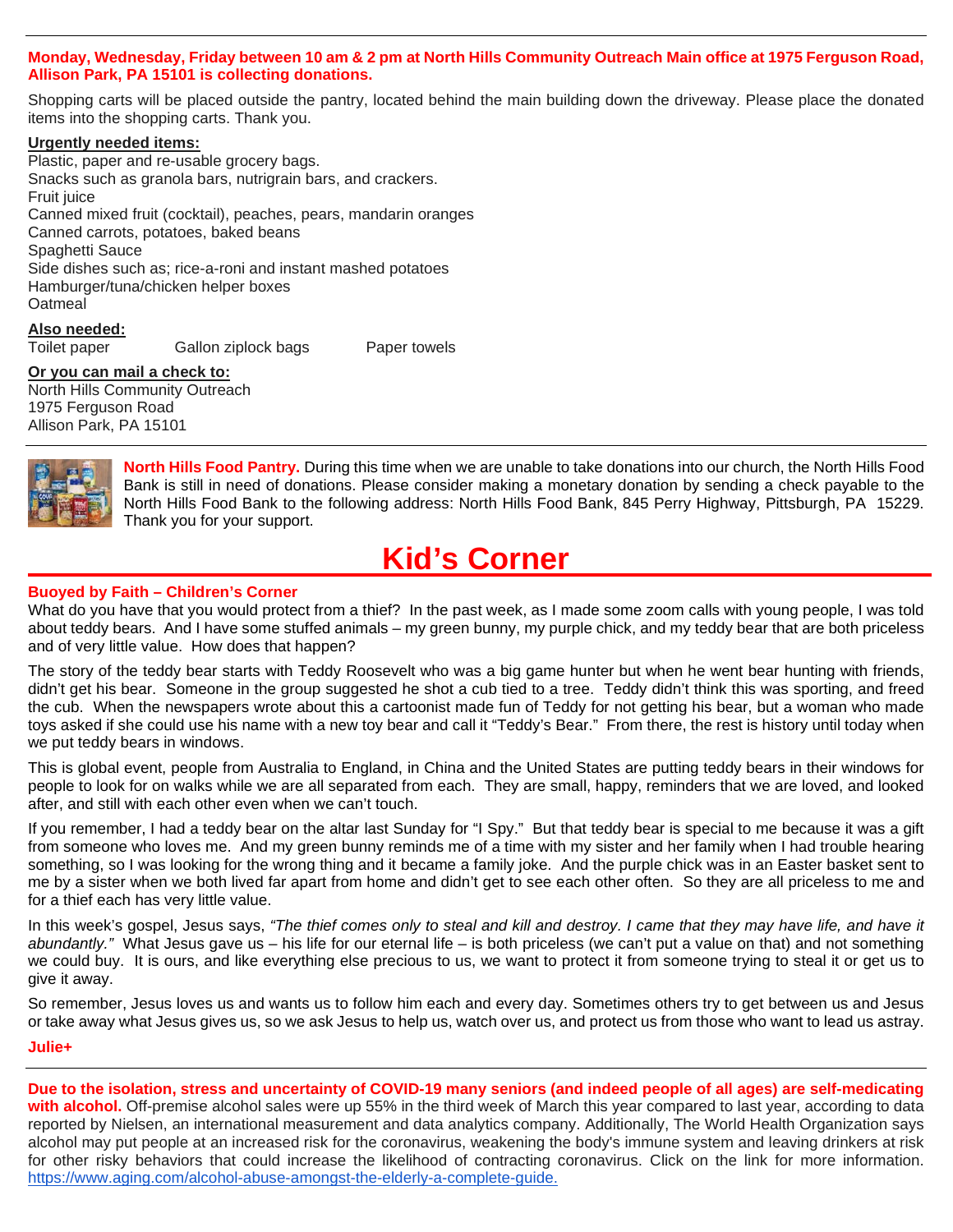

#### **Special Corona Virus – Resources for People in Need**

- [BigBurgh.com](http://r20.rs6.net/tn.jsp?f=001ND_uACwvu2YNwCplUES6JNM6YPoT-WRih_nFtjRvj_b2LHBp4EaQ6YX4dM7EDnhYtBqMlnvIColwbP6MQ8LzEc-Nlm9ThYyYEcSSbWL2jyTaJtxstzDM1emXvZMw_qXeYKRYNjMVsaktcFTEMRsWpA==&c=DMwBuJ3IBAlB3QXAhDqscsjabj6m59Ibrnc3GRF-tBPYc487u1TgYA==&ch=8PhaNsTFuA0Ur3PXsvLFwKfGkoVp9MwqC0Uzz39tjugH2Mr0Gh-rXQ==)
- [United Way 211 COVID-19 Page](http://r20.rs6.net/tn.jsp?f=001ND_uACwvu2YNwCplUES6JNM6YPoT-WRih_nFtjRvj_b2LHBp4EaQ6YX4dM7EDnhYuXfy1Yo-VKPX1E5NlOJNqtLBnufdiC2q8_KM12-iMkgThnXHyy19N9KM-KN0lb9ripiLnw7t2F6mmUCmd9PLCA==&c=DMwBuJ3IBAlB3QXAhDqscsjabj6m59Ibrnc3GRF-tBPYc487u1TgYA==&ch=8PhaNsTFuA0Ur3PXsvLFwKfGkoVp9MwqC0Uzz39tjugH2Mr0Gh-rXQ==)
- [Allegheny County COVID-19 Food Resources Map](http://r20.rs6.net/tn.jsp?f=001ND_uACwvu2YNwCplUES6JNM6YPoT-WRih_nFtjRvj_b2LHBp4EaQ6YX4dM7EDnhYq4_eJdExQVXdURfZLPazK_1vsUe1B7XPJHSoMRpEaTSZ2lYvVfdWO2A-F45CWlXCL3HJdonaaC4EdR5t8EQ0z7mAFkHHpsYuiHodZbY3ktG-0d7nHhGFXCCCdT3OLjtZ-3S28dBHF9Szu4jbMGrlkvKmDdj3g407MIefvfvAmYJ2--nDWjngos9dDQNzjrlZlB0YPt1mppl8mtDtlsb7C8x9R9ioa0qu1nQzmBaGWAVYVIb5GViZN4qZC4IYXbH8GxbO5jVqmxcrFy4XBj8YUzse2jAvG37u&c=DMwBuJ3IBAlB3QXAhDqscsjabj6m59Ibrnc3GRF-tBPYc487u1TgYA==&ch=8PhaNsTFuA0Ur3PXsvLFwKfGkoVp9MwqC0Uzz39tjugH2Mr0Gh-rXQ==)
- [Allegheny County Health Department COVID-19 Page](http://r20.rs6.net/tn.jsp?f=001ND_uACwvu2YNwCplUES6JNM6YPoT-WRih_nFtjRvj_b2LHBp4EaQ6YX4dM7EDnhYYAEPzKrP4e8B3ijtorktsfQKnq0Ft_ZqMjhgdodCTtYMgqF6LxjJkaJfWDlG6kLO1T6DKqtCww4Srv8Rk3kiNle_zDGGjZXqbTM48ys8WdmKpW78pRbLhPjWpHrf_npJq8CdmigIO8coH5Mg96gJ4gb4nGFeppg1BSHRa8oVGoM=&c=DMwBuJ3IBAlB3QXAhDqscsjabj6m59Ibrnc3GRF-tBPYc487u1TgYA==&ch=8PhaNsTFuA0Ur3PXsvLFwKfGkoVp9MwqC0Uzz39tjugH2Mr0Gh-rXQ==)
- [City of Pittsburgh COVID-19 Page](http://r20.rs6.net/tn.jsp?f=001ND_uACwvu2YNwCplUES6JNM6YPoT-WRih_nFtjRvj_b2LHBp4EaQ6YX4dM7EDnhYqOEA8hY-qo63cUsYdDZmbs_7Q3tUSjMlMkxnRb65Xo0GZ0-mVPm1UKLSAqCGUsdQwtRhS_ql380icbF_ePXCIveVX6-Ua0YEM0OaOo08D-U=&c=DMwBuJ3IBAlB3QXAhDqscsjabj6m59Ibrnc3GRF-tBPYc487u1TgYA==&ch=8PhaNsTFuA0Ur3PXsvLFwKfGkoVp9MwqC0Uzz39tjugH2Mr0Gh-rXQ==) *VLP Veteran Food Distribution Delivery Request - 412-481-8200*
- *[Financial Empowerment Centers](http://r20.rs6.net/tn.jsp?f=001ND_uACwvu2YNwCplUES6JNM6YPoT-WRih_nFtjRvj_b2LHBp4EaQ6YX4dM7EDnhYaphEO1k5qiwj0FZ8lGS9Sg-wlacZcxHCagF9mRkZPJGN6it3cOJo06O2x06RgnN_jK5qQtf1VDXjsI-Uogcvvw-rlTGYAI7iwHDsqgMWL2q8ZKDE9zp-aEhLqb28k2SQHp2bs6TbRHQe8BjWE8tIVyNqY-QHO-w2qAeQ0seoZ5c=&c=DMwBuJ3IBAlB3QXAhDqscsjabj6m59Ibrnc3GRF-tBPYc487u1TgYA==&ch=8PhaNsTFuA0Ur3PXsvLFwKfGkoVp9MwqC0Uzz39tjugH2Mr0Gh-rXQ==)*
- *[Pennsylvania Utility Commission Updates](http://r20.rs6.net/tn.jsp?f=001ND_uACwvu2YNwCplUES6JNM6YPoT-WRih_nFtjRvj_b2LHBp4EaQ6YX4dM7EDnhY50FtyHdp_ZgpZHNaqpZtEsUqGwXtRSoLDX99YHaKkGoo30BnBOXjyNzX5thTuCp1EAiWXXQkQGlpnkdw8AKzAlcQ1Z8TlwtCuFDAeVdXmoiziykk3biD_w==&c=DMwBuJ3IBAlB3QXAhDqscsjabj6m59Ibrnc3GRF-tBPYc487u1TgYA==&ch=8PhaNsTFuA0Ur3PXsvLFwKfGkoVp9MwqC0Uzz39tjugH2Mr0Gh-rXQ==)*
- *[Women's Center & Shelter Resources](http://r20.rs6.net/tn.jsp?f=001ND_uACwvu2YNwCplUES6JNM6YPoT-WRih_nFtjRvj_b2LHBp4EaQ6YX4dM7EDnhY4W0ar123F8YHwYuvIyhKF0chlBImmisj8VrDpEhUAw5-qYfzhXL0p07YpmdBpoA5qW5HPs89UcA2zfKjeEBPIeIC2tsEyz8Y&c=DMwBuJ3IBAlB3QXAhDqscsjabj6m59Ibrnc3GRF-tBPYc487u1TgYA==&ch=8PhaNsTFuA0Ur3PXsvLFwKfGkoVp9MwqC0Uzz39tjugH2Mr0Gh-rXQ==)*
- *[Homeless Children's Education Fund: Crowd-sourced Resources Compilation](http://r20.rs6.net/tn.jsp?f=001ND_uACwvu2YNwCplUES6JNM6YPoT-WRih_nFtjRvj_b2LHBp4EaQ6YX4dM7EDnhYmE7hj4kpEDq0M_qY-jK3nN6BqqAJoW9gOoNlhv5g2jdk_cxKaF3XYrk1yNxsGVM2xuDnYE4rAwZa4GHv1G6CBE86cz3l5v--Oje42w6OGCk1VuAal_mQIfi3UpUncoE1oHK5ApDgsQ_NNROYpMVHnKTvLETelmWuK_yVx-t26HX_jc6UJZTGewjeiQh1emdIAHinCl3bwn_EZvo0EYhvN4rSJowCzpXW2hHFuDQD73d9U2l9asVSbUwPhWJiClR2ZMwN6gu_zvw=&c=DMwBuJ3IBAlB3QXAhDqscsjabj6m59Ibrnc3GRF-tBPYc487u1TgYA==&ch=8PhaNsTFuA0Ur3PXsvLFwKfGkoVp9MwqC0Uzz39tjugH2Mr0Gh-rXQ==)*
- *[Pittsburgh Cares Buddy \(Volunteer or Need\) Sign Up](http://r20.rs6.net/tn.jsp?f=001ND_uACwvu2YNwCplUES6JNM6YPoT-WRih_nFtjRvj_b2LHBp4EaQ6YX4dM7EDnhYVRAy4OB9NlfLDODAk__a9MsU544zLSTR4pego9wRnG5iH-meYNhpVFsPTT3vDetSa2flaexRc_7EiVvRx107Art4j70z3x2SMgig-ogmS67vo6Wa94rX8rrhfOn0uKXQtQ8aaT1QiuFK2oOKlDlRbp1YmVEljvaJnBn9CQ5soljieME_svtSlHB4TDIdutd2qFFvFoWaK-EpUrD_By6bMnwNuLYWBo1Yv2JSsWlYQpSFbqd_LeGw3v6YmU79aTYKbbdRaCaT8J_wMRXaj-52I1Hx6ETLJq3R&c=DMwBuJ3IBAlB3QXAhDqscsjabj6m59Ibrnc3GRF-tBPYc487u1TgYA==&ch=8PhaNsTFuA0Ur3PXsvLFwKfGkoVp9MwqC0Uzz39tjugH2Mr0Gh-rXQ==)*
- *[Greater Pittsburgh Community Food Bank COVID-19 Page](http://r20.rs6.net/tn.jsp?f=001ND_uACwvu2YNwCplUES6JNM6YPoT-WRih_nFtjRvj_b2LHBp4EaQ6YX4dM7EDnhYefIx88_6HcTe6PmnNbRIg15BUwSX_qBpU-7IpWTSwv6QPTlWchmrnOzkuRHix2gc0hw8vq92Z5ws8MtYXJXCyO9CKjs5RmAO4h2qPBZ1KnE=&c=DMwBuJ3IBAlB3QXAhDqscsjabj6m59Ibrnc3GRF-tBPYc487u1TgYA==&ch=8PhaNsTFuA0Ur3PXsvLFwKfGkoVp9MwqC0Uzz39tjugH2Mr0Gh-rXQ==)*
- *[Surge Workforce Job Postings, PA CareerLink](http://r20.rs6.net/tn.jsp?f=001ND_uACwvu2YNwCplUES6JNM6YPoT-WRih_nFtjRvj_b2LHBp4EaQ6YX4dM7EDnhYHro0I7bFpJRoOIIAoLaxcESVMxypdSQN7m_Jx87u7fe8sxYC0wn7IEWEO9FnsWE_uW2c72dZuW0KMvFLLOdD0oSCSszP5MX_vekj49g4SfBjv58VrNhfE_H6ufFU7sgEwiECWXVAG8Q=&c=DMwBuJ3IBAlB3QXAhDqscsjabj6m59Ibrnc3GRF-tBPYc487u1TgYA==&ch=8PhaNsTFuA0Ur3PXsvLFwKfGkoVp9MwqC0Uzz39tjugH2Mr0Gh-rXQ==)*
- [Allegheny County Emergency Resources PDF](http://r20.rs6.net/tn.jsp?f=001ND_uACwvu2YNwCplUES6JNM6YPoT-WRih_nFtjRvj_b2LHBp4EaQ6Vd1__A2EE-YWLlmFIqr1O10vTbz_E_IPHzfyb_6d7FZyljMO2ejboUp2e-jFCjCL1-wzh8SPYzwVmWMDWM6z1yp6AdFmxlhMk5faWfbv5XpcxZCSrTxWtFgGm_fxzJvoBanYL4EVP-HPuOrPEHWyEGOsiEjXQ2BR-qkGNrGvbTbwrW-4rHcuXU=&c=DMwBuJ3IBAlB3QXAhDqscsjabj6m59Ibrnc3GRF-tBPYc487u1TgYA==&ch=8PhaNsTFuA0Ur3PXsvLFwKfGkoVp9MwqC0Uzz39tjugH2Mr0Gh-rXQ==)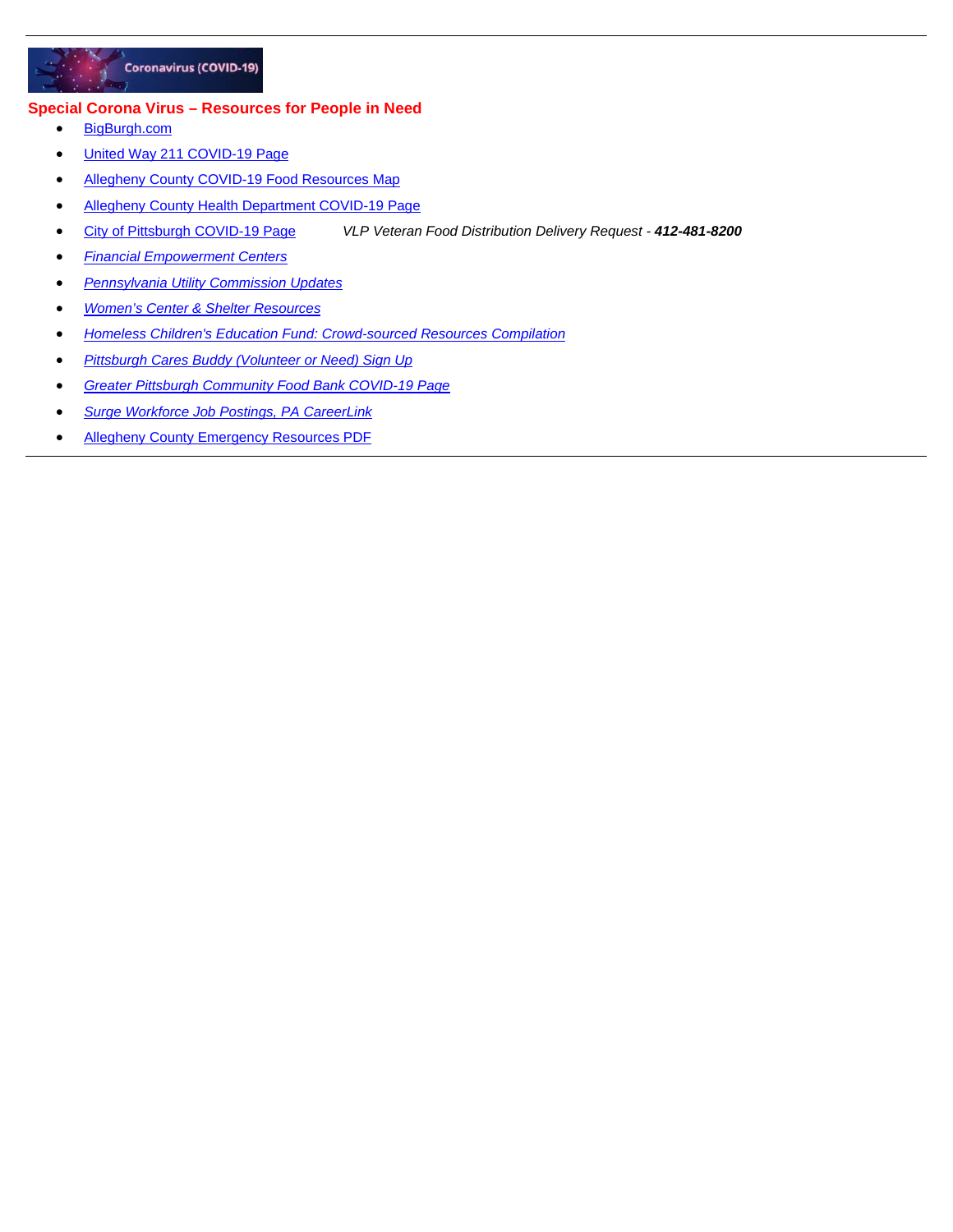# **Hospitality Hour Hosts/Hostesses**

**October 2019 September 2020**

# **October 2019**

- Melanie & Thaddeus Popovich
- Dottie & Carl Antonucci
- Kinley & Aretz families
- Lauren Chappo and Becca Sands

# **November 2019**

- Brenna Conroy & Kristen Bailey
- Melinda & Wesley Bell
- Sheila Bigelow & Jim Roche
- Church sign up (Appetizers)

# **December 2019**

- Choir
- Brigid & Jim Christenson
- Julie Smith & Colette Satler
- 22 Church sign up (appetizers)
- 29 Stacey Coyle and Andrea Dickerson

# **January 2020**

- Karen Dennis and Janet Fesq
- 12 Mary & Dale Bertucci
- Joyce & Michael Donadee
- Annual Meeting church sign up (soup)

# **February 2020**

- Donna Aiello & Sharon Hlawati
- Chris & Roger Botti
- Richard Gordon, Janice & Dan Moore
- Anne Semmler and Cameron Grosh

# **March 2020**

- Janice & Dan Moore
- Amy & Kevin Boyd
- Eric Helmsen and Ken Parsons
- open
- Meghan & Robert Karn

# **April 2020**

- Cindy & Pete Larson
- Hospitality Committee
- Libby and Phoebe Juel
- Stephanie Illsley & Justin Ziegler

# **May 2020**

- The Bertucci family
- Parish Men
- Laureen & Todd Douds
- Sharon & Ron Ladick
- Linda & Jason Konley

### **June 2020**

- Marian & AJ McKenna Trish & Neil Galone
- Annemarie Malbon and Joe Macklin
- Erica & Mark McClure
- Parish Picnic

# **July 2020**

- open, volunteer needed
- Kate & Keith Heston
- Volunteer needed
- Joni Reis and Thaddeus Popovich

### **August 2020**

- Lauren & Ashwin Ramakrishna
- Arlena & Bill Pugliese
- Anne Semmler and Andrew Sprentz
- Saundy & Tom Waseleski
- AJ Turo, Rob & George Latta

# **September 2020**

- Nancy & George Snyder
- Emmalynne & Michael Waseleski
- Emily & Brad Zupancic
- Janet Fesq and Chris Fleissner

Rev. 4-29-20